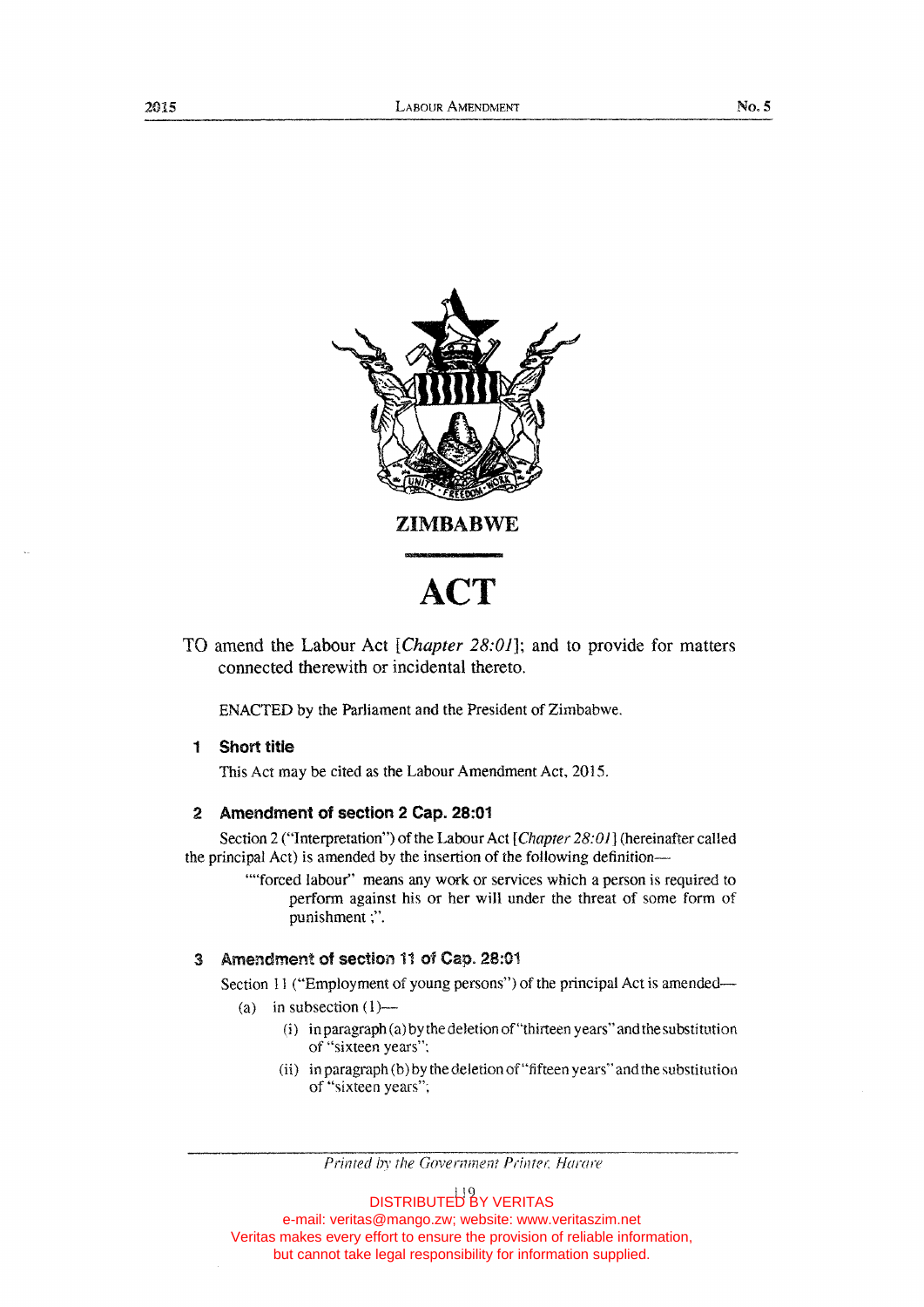- (b) in subsection (2) by the deletion of "between the ages of thirteen and fifteen years" and the substitution of "below the age of eighteen years";
- (c) in subsection (3) by the deletion of "under the age of fifteen years but not younger than thirteen years" and the substitution of "under the age of eighteen years but not younger than sixteen years".

### 4 Amendment of section 12 of Cap. 28:01

Section 12 ("Duration, particulars and termination of employment contract") of the principal Act is amended-

(a) by the insertion after subsection (3) of the following subsection-

"(3a) A contract of employment that specifies its duration or date of termination, including a contract for casual work or seasonal work or for the performance of some specific service, shall, despite such specification, be deemed to be a contract of employment without limitation of time upon the expiry of such period of continuous service as is-

- (a) fixed by the appropriate employment council; or
- (b) prescribed by the Minister, if there is no employment council for the undertaking concerned, or where the employment council fixes no such period;

and thereupon the employee concerned shall be afforded the same benefits as are in this Act or any collective bargaining agreement provided for those employees who engaged without limit of time.";

(b) by the insertion after subsection  $(4)$  of the following subsections--

"( 4a) No employer shall terminate a contract of employment on notice unless--

- (a) the termination is in terms of an employment code or, in the absence of an employment code, in terms of the model code made under section 101(9); or
- (b) the employer and employee mutually agree in writing to the termination of the contract; or
- (c) the employee was engaged for a period of fixed duration or for the performance of some specific service; or
- (d) pursuant to retrenchment, in accordance with section 12C.

(4b) Where an employee is given notice of termination of contract in terms of subsection (4a) and such employee is employed under the terms of a contract without limitation of time, the provisions of section l2C shall apply with regard to compensation for loss of employment.".

## 5 New section substituted for section 12C of Cap. 28:01

The principal Act is amended by the repeal of section 12C and the substitution of the following sections-

> "12C Retrenchment and compensation for loss ot employment on retrenchment or in terms of section 12(4a)

( 1 )An employer who wishes to retrench any one or more employees shall-

(a) give written notice of his or her intention---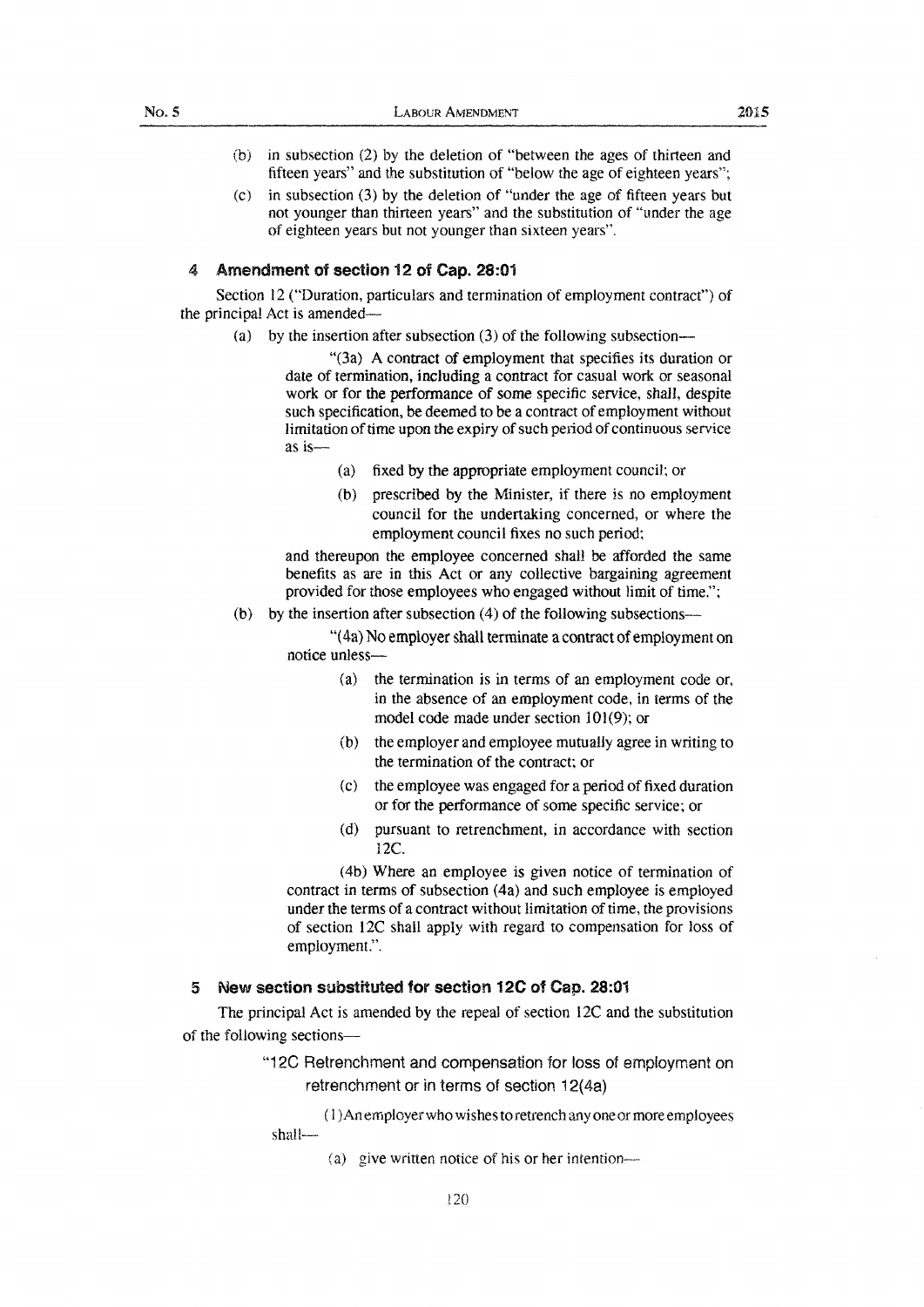- (i) ro the works council established for the undertaking; or
- (ii) if there is no works council established for the undertaking or if a majority of the employees concerned agree to such a course, to the employment council established for the undertaking or industry; or
- (iii) if there is no works council or employment council for the undertaking concerned, to the Retrenchment Board, and in such event any reference in this section to the performance of functions by a works council or employment council shall be construed as a reference to the Retrenchment Board or a person appointed by the Board to perform such functions on its behalf;

and

- (b) provide the works council. employment council or the Retrenchment Board, as the case may be, with details of every employee whom the employer wishes to retrench and of the reasons for the proposed retrenchment; and
- (c) send a copy of the notice to the Retrenchment Board.

(2) Unless better terms are agreed between the employer and employees concerned or their representatives, a package (hereinafter called "the minimum retrenchment package") of not less than one month's salary or wages for every two years of service as an employee (or the equivalent lesser proportion of one month's salary or wages for a lesser period of service) shall be paid by the employer as compensation for loss of employment (whether the loss of employment is occasioned by retrenchment or by virtue of termination of employment pursuantto section  $l2(4a)(a)$ , (b) or (c)), no later than date when the notice of termination of employment takes effect.

(3) Where an employer aHeges financial incapacity and consequent inability to pay the minimum retrenchment package timeously or at ail, the employer shall apply in writing to be exempted from paying the full minimum retrenchment package or any part of it to-

- (a) the employment council established for the undertaking or industry; or
- (b) if there is no employment council for the undertaking concerned. to the Retrenchment Board:

which shall respond to the request within fourteen days of receiving the notice (failing which response the application is deemed to have been granted).

( 4) In consideiing its response to a request for exemption in terms of subsection (3) the employment council or Retrenchment Board-

> (a) shall, where the employer alleges complete inability to pay the minimum retrenchment package. be entitled to demand and receive such proof as it considers requisite to satisfy itself that the employer is so unable, and if so unable on the date when the notice of termination of employment takes effect, may propose to the employer a scheme to pay the minimum retrenchment package by instalments over a period of time: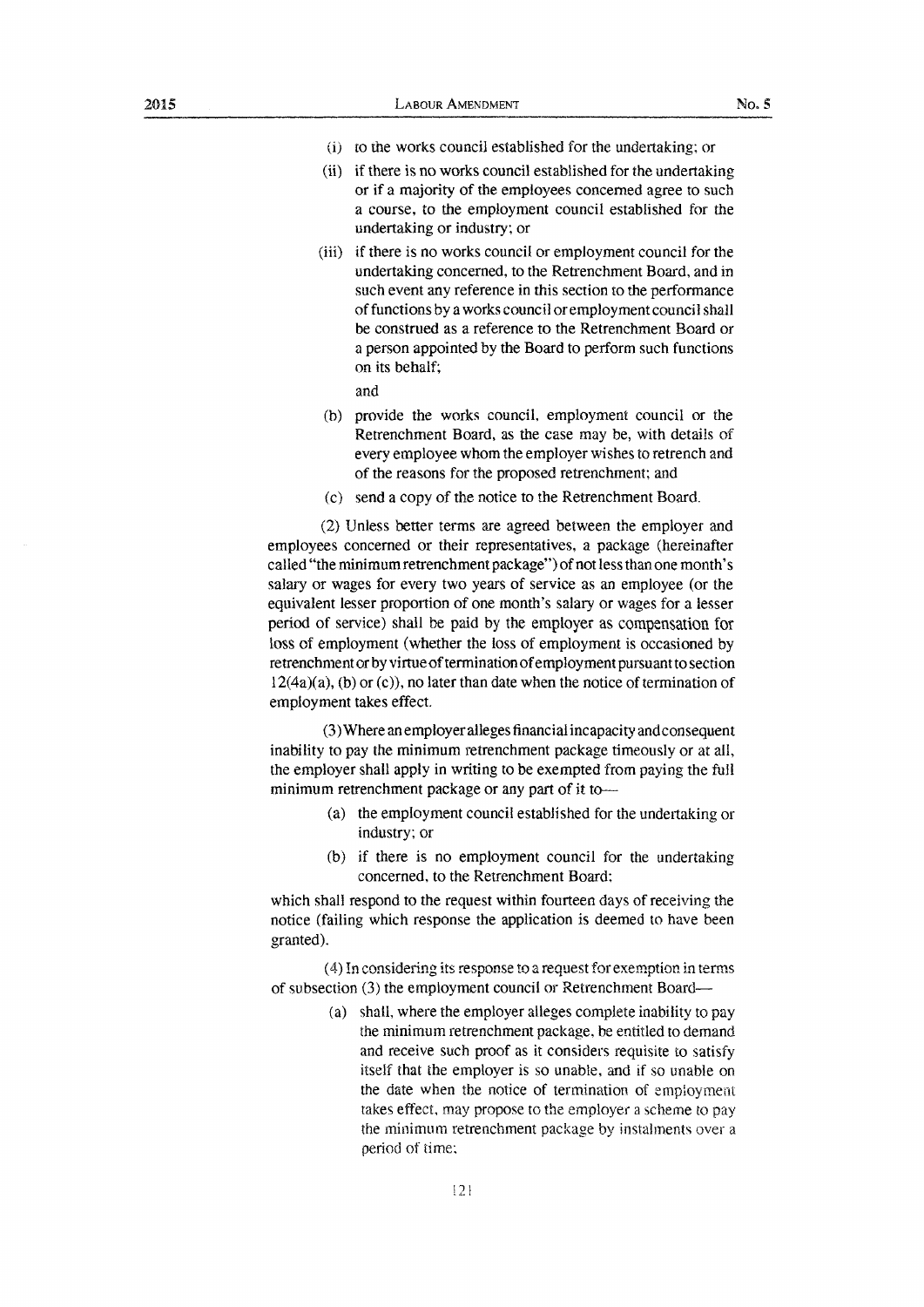- $(b)$  shall, where the employer offers to pay the minimum retrenchment package by instalments over a period of time, consider whether the offer is a reasonable one, and may propose an alternative payment schedule;
- (c) may inquire from the employer whether he or she has considered, or may wish to consider, specifically or in general. the alternatives to termination of employment provided for in section 12D.".

# 6 Amendment of section **120** of Cap. 28:01

Section 12D ("Special measures to avoid retrenchment") of the principal Act is amended-

- (a) in subsection (1) by the deletion of "of any group of five or more employees in a six-month period" and the substitution of ''of any employees":
- (b) in subsection (2) by the deletion of "or with any workers committee. works council or employment council which represents the employees'' and the substitution of "or with any workers committee or works council which represents the employees'':
- $\phi$  by the insertion after subsection (2) of the following subsections—

 $\lceil (2a) \rceil$  if no agreement is reached in terms of subsection (2), an employer shall give written notice of his or her proposed measures to avoid retrenchment, and of the opposing proposals, if any, to-

- (a) the employment council established for the undertaking or industry: or
- (h) the Retrenchment Board, if there is no employment council for the undertaking concerned:

whereupon the employment council or the Retrenchment Board, as the case may be, may, no later than thirty days after it has received the employer's notice-

- (c) accept or reject the employer's proposed measures to avoid retrenchment; or
- (d) refer back the matter to the employer for reconsideration with the employees, workers committee or works council concerned. together it its own suggestions for improving the original proposals or reconciling them with any opposing proposals:

 $(2b)$  If-

- $(a)$ an employer's proposed measures to avoid retrenchment are rejected in terms of subsection (2a)(c), then, within thirty days of such rejection; or
- \b) no agreement on alternative measures to avoicl retrenchment is reached with an employer's employees or with the appropriate workers committee or works council. in accordance with subsection (2a)(d), then, no later than the thirtieth day after the date when the proposed measures were referred back for reconsideration:

an employer may give written notice of his or her proposed (original or revised) measures to avoid retrenchment to--

> $(c)$  the Retrenchment Board, where written notice of his or her proposed measures to avoid retrenchment were first made in terms of subsection  $(2a)(a)$ ; or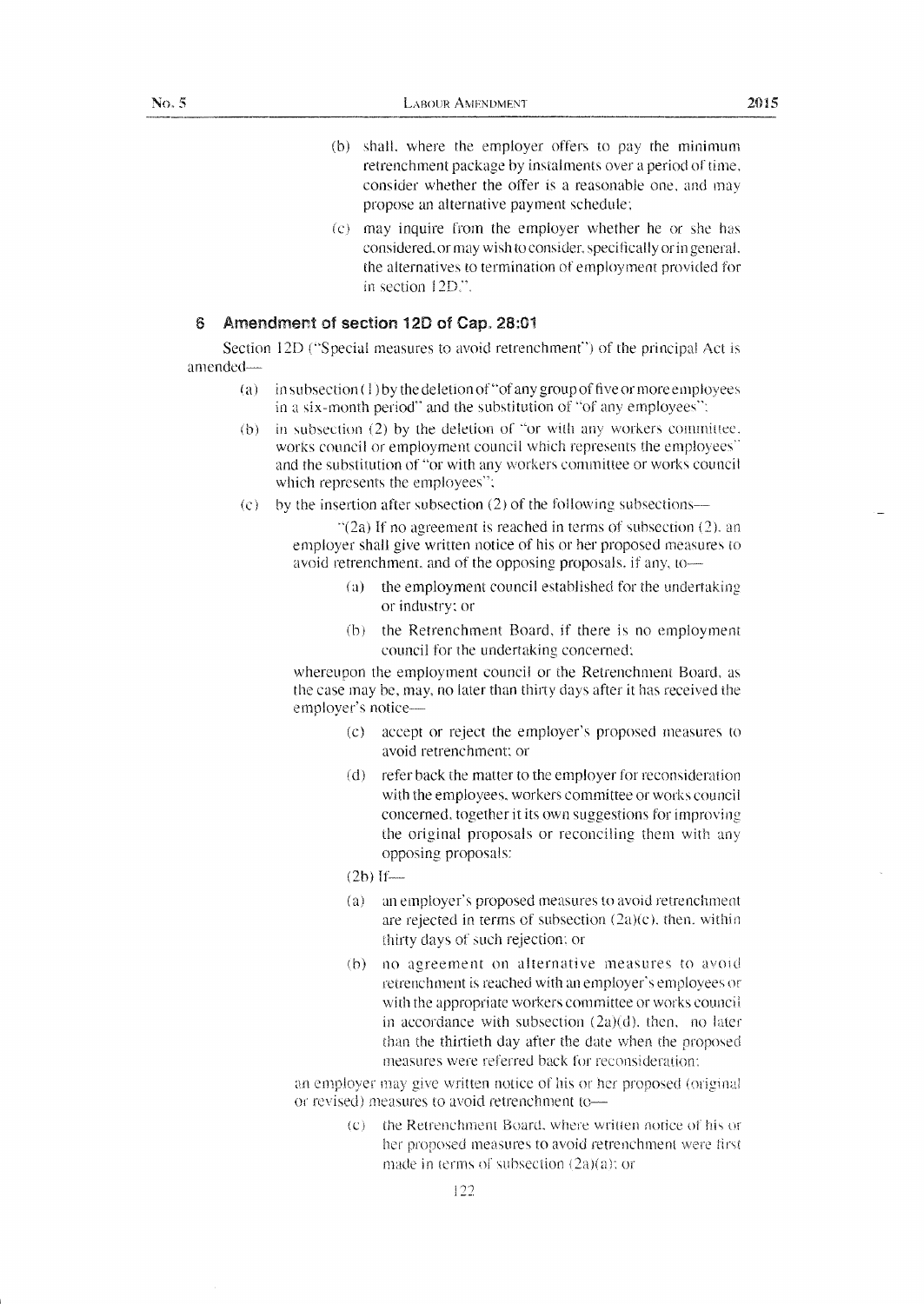(d) the Minister, where written notice of his or her proposed measures to avoid retrenchment were first made in terms of subsection (2a)(b): or

whereupon the Retrenchment Board or the Minister, as the case may be. shall, no later than thirty days after Board or the Minister has received the employer's notice, accept or reject the employer's proposed measures to avoid retrenchment.";

(d) by the insertion after subsection  $(7)$  of the following subsections--

"(8) If an agreement is reached in terms of subsection (2) with the employees alone, or with a workers committee or works council not having a representative of a registered trade union as a member, an employer shall give written notice of the agreement to---

- (a) the employment council established for the undertaking or industry; or
- (b) the Retrenchment Board, if there is no employment council for the undertaking concerned;

no later than fourteen days after the employer begins implementing the agreement.

(9) If the employment council or Retrenchment Board is concerned that an agreement referred to in subsection (8) is not in the best interests of the employees concerned or of employees in the industry to which the undertaking belongs, or is otherwise contrary to the interests of employees generally or the public interest, it shall refer the agreement to the Minister, and the Minister may, after-

- (a) inviting and considering any written representations by the employer concerned; and
- (b) consulting with the appropriate advisory council, if any, appointed in terms of section 19;

nullify the agreement by written notice to the employer (or nullify it by a specified date if the employer does not make specified changes to the agreement), without, however, affecting the validity of anything done in good faith under the agreement before the date of such nullification, or exposing the employer to any liability for anything done in good faith before that date in accordance with the agreement that is contrary to any employment regulations, collective bargaining agreement or other contract or agreement applicable to the employees concerned.".

# 7 Amendment of **section** 31 of **Cap. 28:01**

Section 31 ("When trade union may act as agent union")(2) of the principal Act is amended by the insertion after "to the Minister in writing," of the words "together with the prescribed fee,".

# 8 Amendment of section 33 of Cap. 28:01

Section 33 ("Application for registration") of the principal Act is amended—

- (a) in subsection (1) by the insertion after "in the prescribed form," of the words "together with the prescribed fee";
- (b) by the insertion after subsection  $(2)$  of the following subsection---

"(3) Where a document is lost by a trade union, employer's organisation or federation, any person may make an application of the replacement of such document to the Registrar on payment of a prescribed fee.".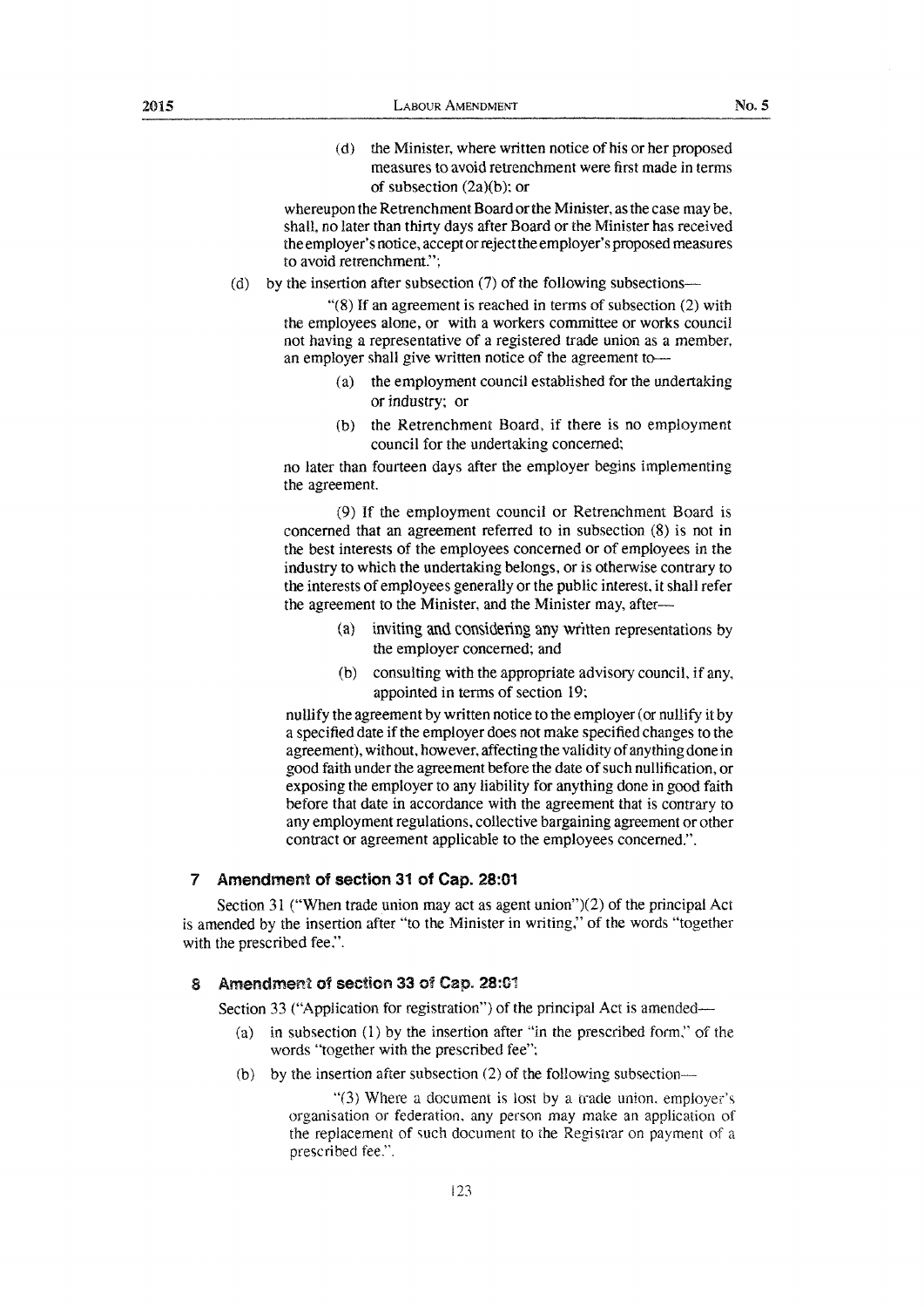## 9 Amendment of section 39 of Cap. 28:01

Section 39 ("Application or proposal to vary, suspend or rescind registration")(1) of the principal Act is amended by the insertion after "apply to the Registrar," of the words", together with the prescribed fee,".

### 10 Amendment of section 55 of Cap. 28:01

Section 55 ("Minister may regulate union dues")(2) of the principal Act is amended by the repeal of paragraphs (e) and (f).

### 11 Amendment of section 59 of Cap. 28:01

Section 59 ("Registration of employment councils") of the principal Act is amended-

- *(* a) in subsection (I) by the insertion after "registration of an employment council," of the words "which application shall be made together with the prescribed fee";
- (b) in subsection (2) by the insertion after "a certificate of registration" of the words "subject to any conditions, including conditions limiting the manner in which and objects for which the employment council may expend its funds, as the Registrar considers fit to impose";
- (c) by the insertion of the following subsections after subsection  $(2)$ —

" $(3)$  Subject to subsection  $(4)$ , a certificate of registration of an employment council is issued for an indefinite period.

- (4) An employment council shall-
- (a) submit an audited account of its revenue and expenditure to the Registrar within the period specified in section 63A; and
- (b) submit at the written request of the Registrar, no later than seven days after receiving the request, or after such longer period as the Registrar may for good cause allow, such written report on any matter as the Registrar may reasonably require in connection with its operations;

and any failure on the part of the employment council to comply with paragraph (a) or (b) constitutes justifiable grounds upon which the Registrar may cancel its certificate of registration.".

## 12 New sections inserted in Part Vill of Cap. 28:01

The principal Act is amended by the insertion in Part VITI after section 63 of the following sections-

> ''63A Audit of accounts of employment councils, inspection and examination thereof, and administration of affairs of employment councils in certain cases

( l) The secretary of every employment council shall, within three months after the end of each financial year of that council, cause an account of its expenditure and revenue for that financial year to be audited by a general accountant, public accountant or public auditor registered as such in terms of the Public Accountants and Auditors Act [Chapter 27: 12], and shall submit a copy of the audited account of its revenue and expenditure to the Registrar no later than three months after the end of the financial year concerned or fourteen days after the preparation of the audited account of its revenue and expenditure. whichever is the later date.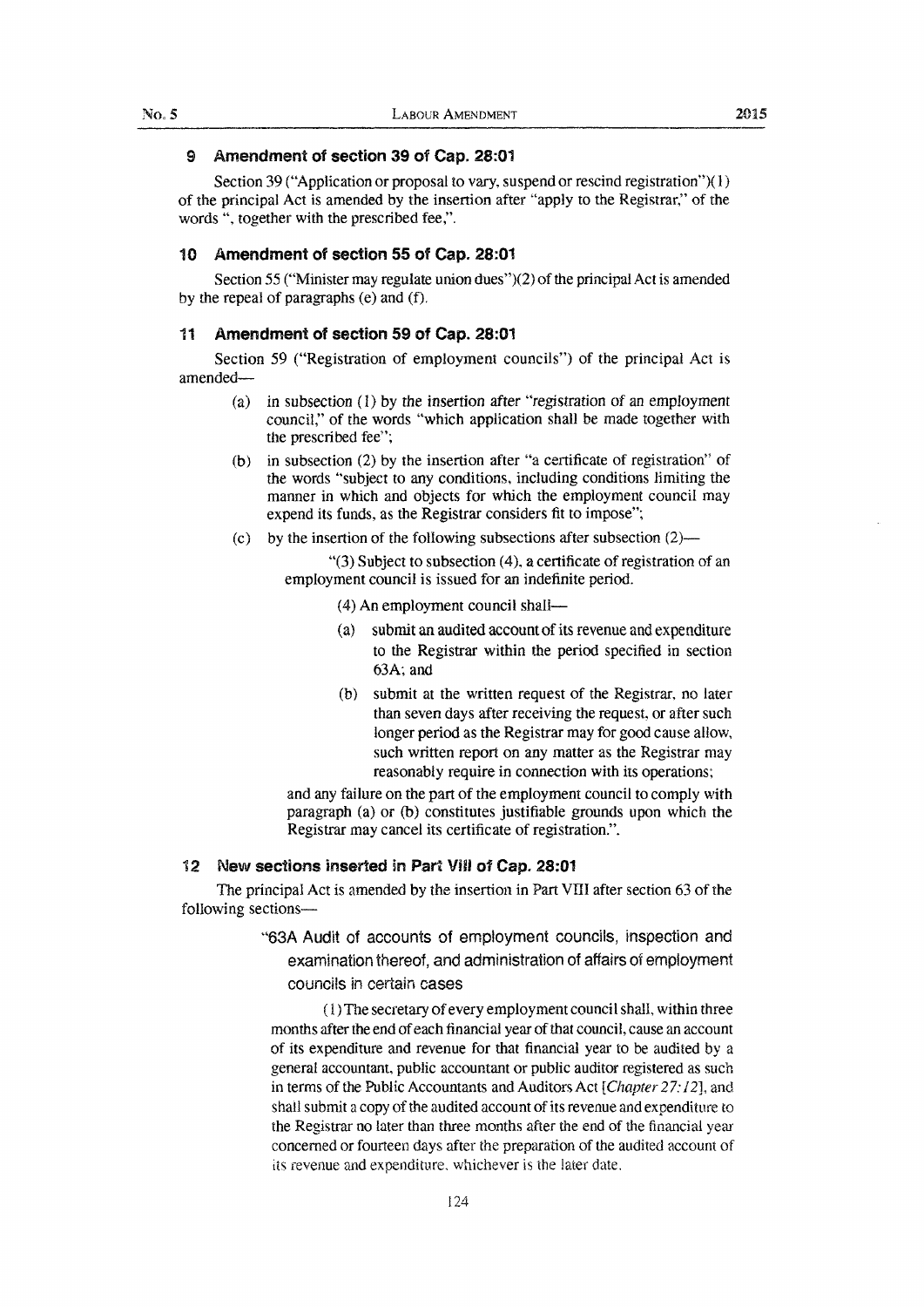*l2)* The Registrar 1nay seek clarification from any employment

council or from the responsible general accountant, public accountant or public auditor of any item in the audited account of its revenue and expenditure, and any failure to do so within seven days of the Registrar making a written demand to that effect shall constitute grounds for the cancellation of the registration of the employment council or for the launching of an investigation of its affairs in accordance with the following provisions of this section.

(3) If the Registrar has reasonable cause to believe that the property or funds of any employment council are being misappropriated or misapplied, or that the affairs of any employment council are being conducted in a manner that is detrimental to the interests of the employers or employees in the industry or undertaking for which it is registered, the Registrar may investigate or order that such employment council be investigated in accordance with subsection (4).

(4) The Registrar may appoint any officer in the Civil Service or other person (hereinafter called an "investigating officer") to do any or all of the following-

- (a) seek clarification from any employment council or from the responsible general accountant, public accountant or public auditor of any item in the audited account of its revenue and expenditure:
- (b) inspect any aspect of the affairs or activities of any employment council and examine all documents relating thereto;
- (c) examine the books, accounts and other documents relating to the financial affairs of any employment council;

and make a report thereon to the Minister through the Registrar, including any recommendation as to whether it should be deregistered or administered in terms of subsections  $(9)$  to  $(11)$ .

( 5) During the period of investigation of an employment council no employee of the employment council shall, without the consent of the investigating officer, in any way expend or dispose of any property of the employment council:

Provided that an investigating officer shall not refuse to grant consent in terms of this subsection in respect of any expenditure or disposal which is in the ordinary and lawful course of business of the employment council concerned.

(6) For the purpose of any investigation in terms of subsection  $(2)$ , the investigating officer---

 $(a)$  may-

- (i) by notice under his or her hand, delivered to the person concerned personally or sent to him or her by post, require any person to produce to him or her any book or other document which has any bearing on the subject of the inspection, examination or audit; and
- (ii) retain for a reasonable period any book or document produced to him or her by virtue of a notice under this subsection or voluntarily by any person: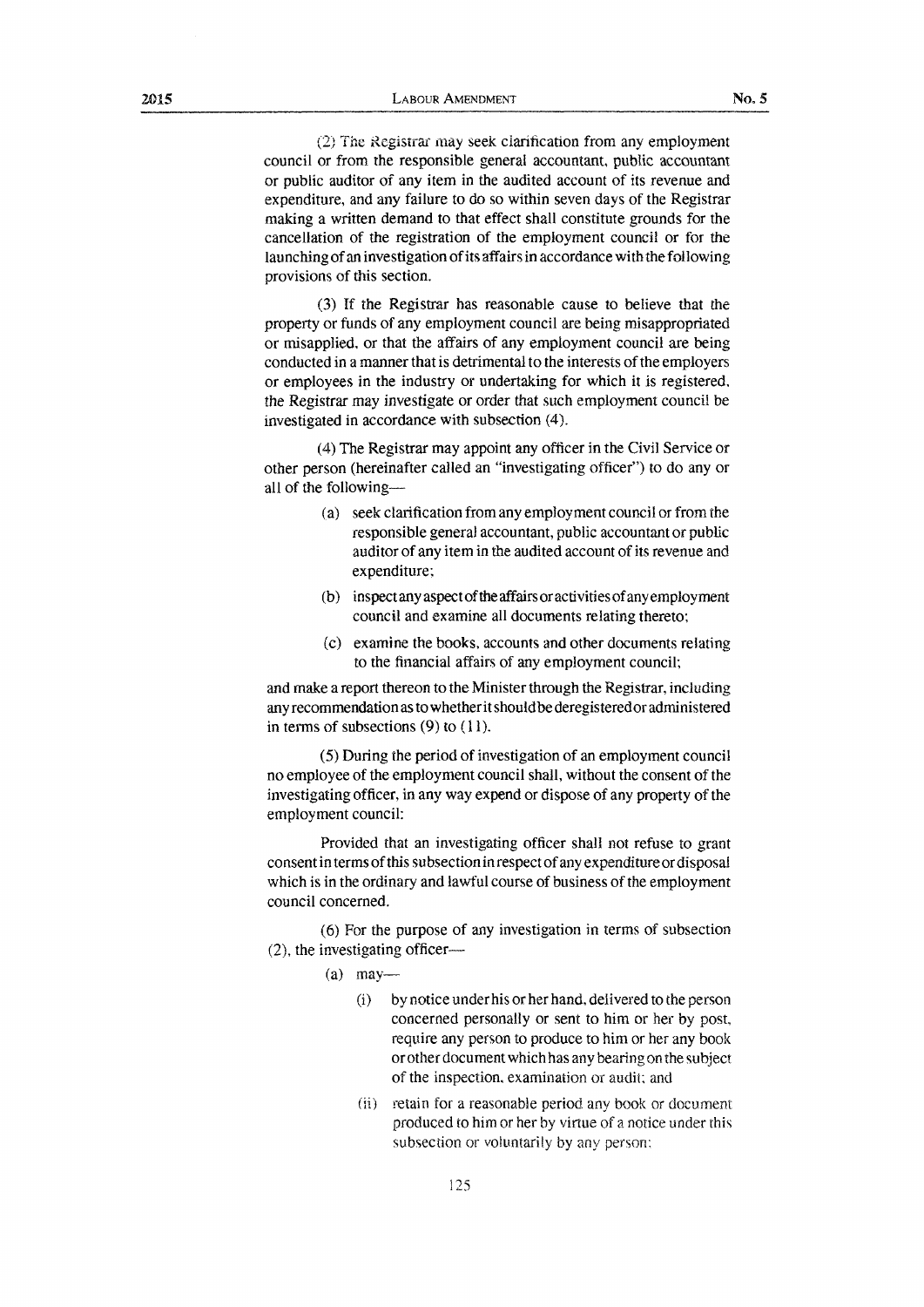(b) shall, in relation to an employment council, its premises and its employees, have the powers of an investigator referred to in section 120(2)

(7) Where the Minister accepts a recommendation made in terms of subsection (4) that the affairs of the employment council be administered. he or she shall make application to the Labour Court to appoint an administrator and such assistants as the administrator may require, to administer the affairs of the employment council in respect of which the recommendation was made:

Provided that-

- (a) an administrator may not be appointed for more than six months:
- (b) pending determination by the Labour Court of an application to appoint an administrator, the Minister may appoint a provisional administrator who shall exercise all the powers of a substantive administrator until the provisional administrator's appointment is confirmed by the Labour Court or some other person is appointed with the leave of the Court as substantive administrator;
- (c) if the Labour Court refuses an application to appoint an administrator or confirm the appointment of a provisional administrator, the refusal of the application shall not affect the validity of anything done by the provisional administrator in good faith pursuant to this section before the date of such refusaL

(8) An administrator appointed in terms of subsection (7) shall administer the affairs of the employment council concerned in such a manner as to rectify the matters for the rectification of which he or she was appointed and, in so doing, may, by notice in writing prohibit any person who is or has been an employee of the employment council from-

- (a) expending, disposing of or in any way dealing with any property of the employment council; or
- (b) operating any account with any bank. building society or other financial institution on behalf of the employment council:

Provided that the administrator shall authorize any transaction or expenditure which he or she is satisfied forms part of the ordinary and lawful course of business of the employment council.

(9) If after due investigation an administrator appointed in terms of subsection (7) finds sufficient evidence on a balance of probabilities that any person who is or has been an employee of the employment council has misappropriated any property of the employment council, the administrator may-

- ( a) make an affidavit to that effect incorporating, referring to or annexing thereto any evidence so found; and
- (b) lodge, on due notice to the employee or former employee concerned ("the respondent"), an application to the Labour Court, together with the affidavit, for an order directing the respondent by a certain day (the "restitution day") not being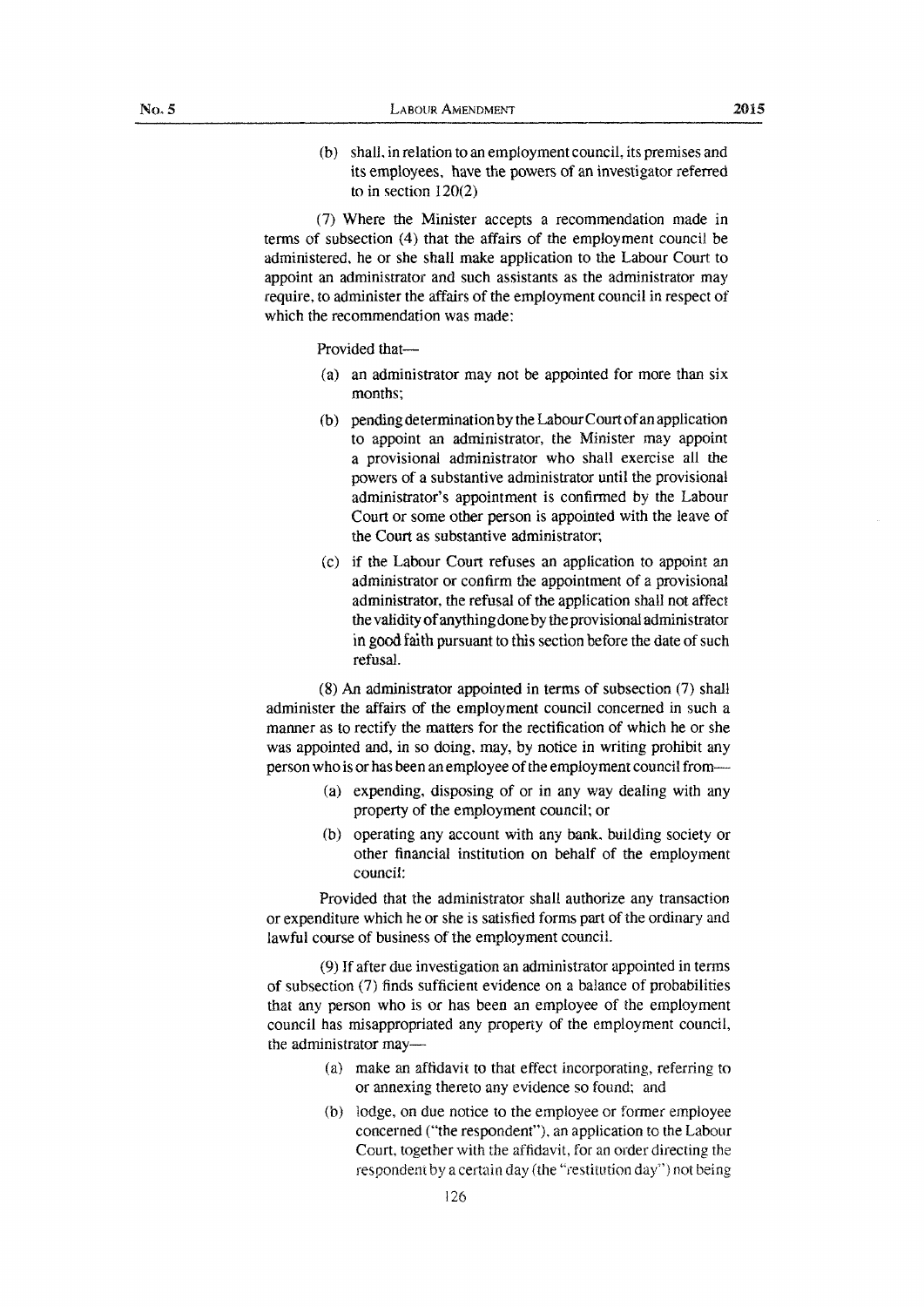eariier than thirty days from the date that the application is set down to for hearing (the "return day" of the application) to refund or return to such employment council any property which the respondent has misappropriated from such employment council;

(10) If, on the return day of the application, the respondent makes no appearance or, after a hearing, the Labour Court grants the application for the order with or without amendment, the administrator shall, if the respondent does not comply fully or at all with the order by the restitution day, submit the order for registration to whichever court would have had jurisdiction to make such an order had the matter been determined by it, and thereupon the order shall have effect, for purposes of enforcement, of a civil judgment of the appropriate court.

( 11) For the purposes of subsection (9), "misappropriate" in relation to the property or moneys of the employment council under administration includes doing either or both of the following in defiance of a notice referred to in subsection (8)-

- *(* a) expending or disposing of the property of the employment council; or
- (b) withdrawing moneys from any account with any bank, building society or other financial institution operated on behalf of the employment council:

 $(12)$  Any person who---

- (a) makes any false representation to, or otherwise wilfully hinders or obstructs an investigating officer or administrator in the exercise of his or her functions; or
- (b) falsely holds himself or herself out to be an investigating officer or administrator; or
- (c) having received notice under subsection  $(6)(a)$ , without lawful excuse fails to produce any book or document referred to in subsection  $(6)(a)$  which he or she may be able to produce; or
- (d) contravenes subsection (5) or (9);

shall be guilty of an offence and liable to a fine not exceeding level seven or to imprisonment for a period not exceeding one year or to both such fine and such imprisonment.".

### 13 Amendment of section 74 Cap. 28:01

Section 74 ("Scope of collective bargaining agreements")(3) of the principal Act is amended by the insertion of the following paragraph after paragraph (m)—

- $\lq$ "(n) the following measures to foster the viability of undertakings and high levels of employment, where applicable, namely measures-
	- (i) to promote high levels of productivity: and
	- (ii) to promote economic competitiveness: and
	- (iii) to promote economic and environmental sustainabiilty: and
	- (iv) to mitigate the cost of living.".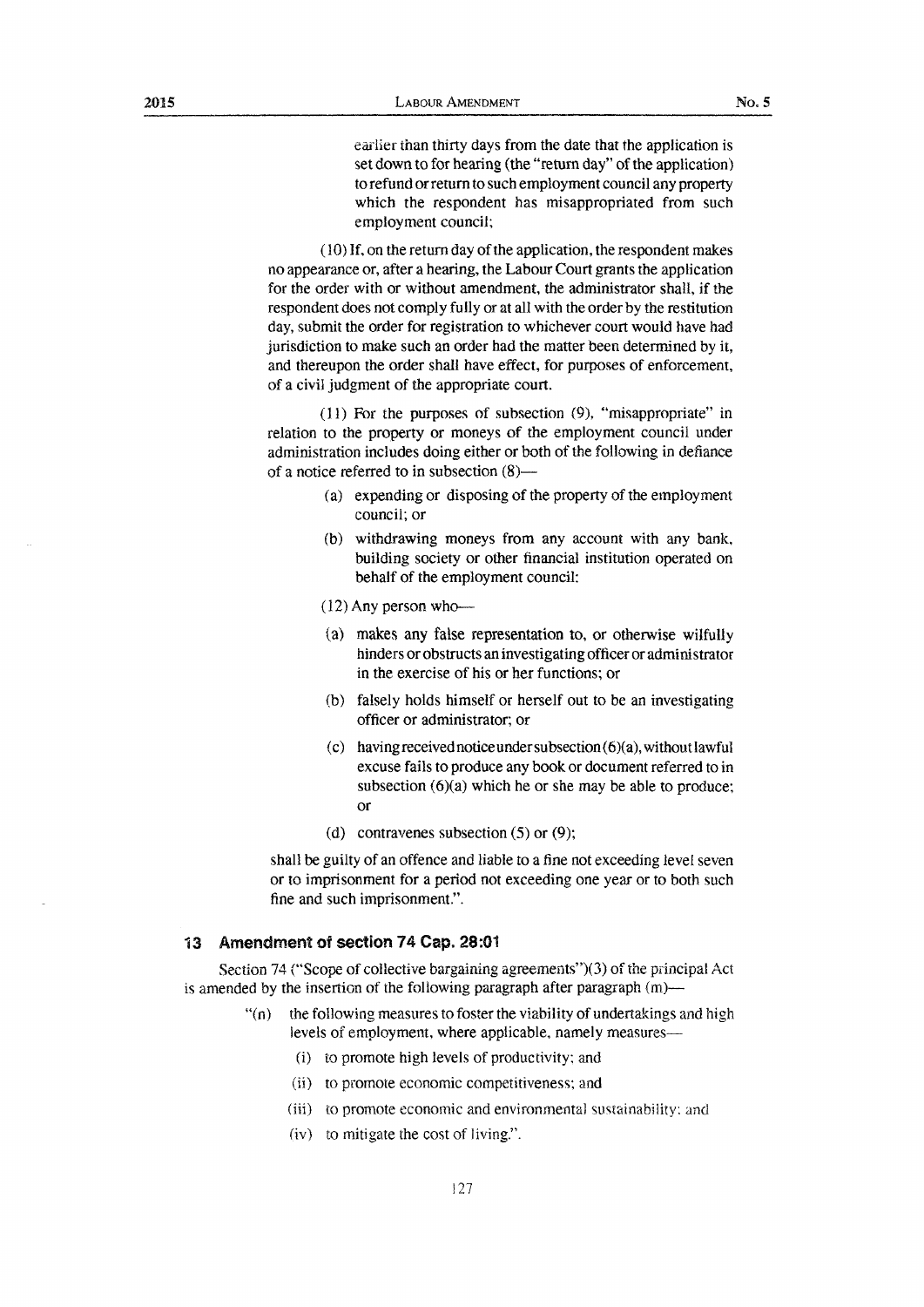#### 14 Amendment of section 79 Cap. 28:01

Section 79 ("Submission of collective bargaining agreements for approval or registration") (2) of the principal Act is amended by the insertion of the following paragraph-

"(b) contrary to public interest:".

### 15 New Section inserted in Cap. 28:01

The principal Act is amended by the insertion of the following section after section 92E-

#### "92EE Grounds of review by Labour Court

( 1) Subject to this Act and any other law, the grounds on which any proceedings or decision conducted or made in connection with is Act may be brought on review before the Labour Court shall be-

- ( a) absence of jurisdiction on the part of the arbitrator or adjudicating authority concerned;
- (b) interest in the cause, bias, malice or corruption on the part of the arbitrator or adjudicating authority concerned;
- (c) gross irregularity in the proceedings or the decision of the arbitrator or adjudicating authority concerned.

(2) Nothing in subsection ( 1) shall affect any other law relating to the review of proceedings or decisions of inferior courts. tribunals or authorities.".

#### 16 Amendment of section 93 Cap. 28:01

Section 93 ("Powers of labour officers") (2) of the principal Act is amended by the insertion of the following paragraph-

"(5) Mter a labour officer has issued a certificate of no settlement, the labour officer, upon consulting any labour officer who is senior to him or her and to whom he or she is responsible in the area in which he or she attempted to settle the dispute or unfair labour practice -

- (a) shall refer the dispute to compulsory arbitration if the dispute is a dispute of interest and the parties are engaged in an essential service, and the provisions of section 98 shall apply to such reference to compulsory arbitration; or
- may, with the agreement of the parties, refer the dispute or unfair labour practice to voluntary arbitration if the dispute is a dispute of interest; or
- (c) may if the dispute or unfair labour practice is a dispute of right:

make a ruling that, upon a finding on a balance of probabilities that-

- (i) the employer or other person is guilty of an unfair labour practice; or
- (ii) the dispute of right or unfair labour practice must be resolved against any employer or other person in a specific manner by an order-
	- A. directing the employer or other party concerned to cease or rectify the infringement or threatened infringement. as the case may be, including the payment of moneys, where appropriate;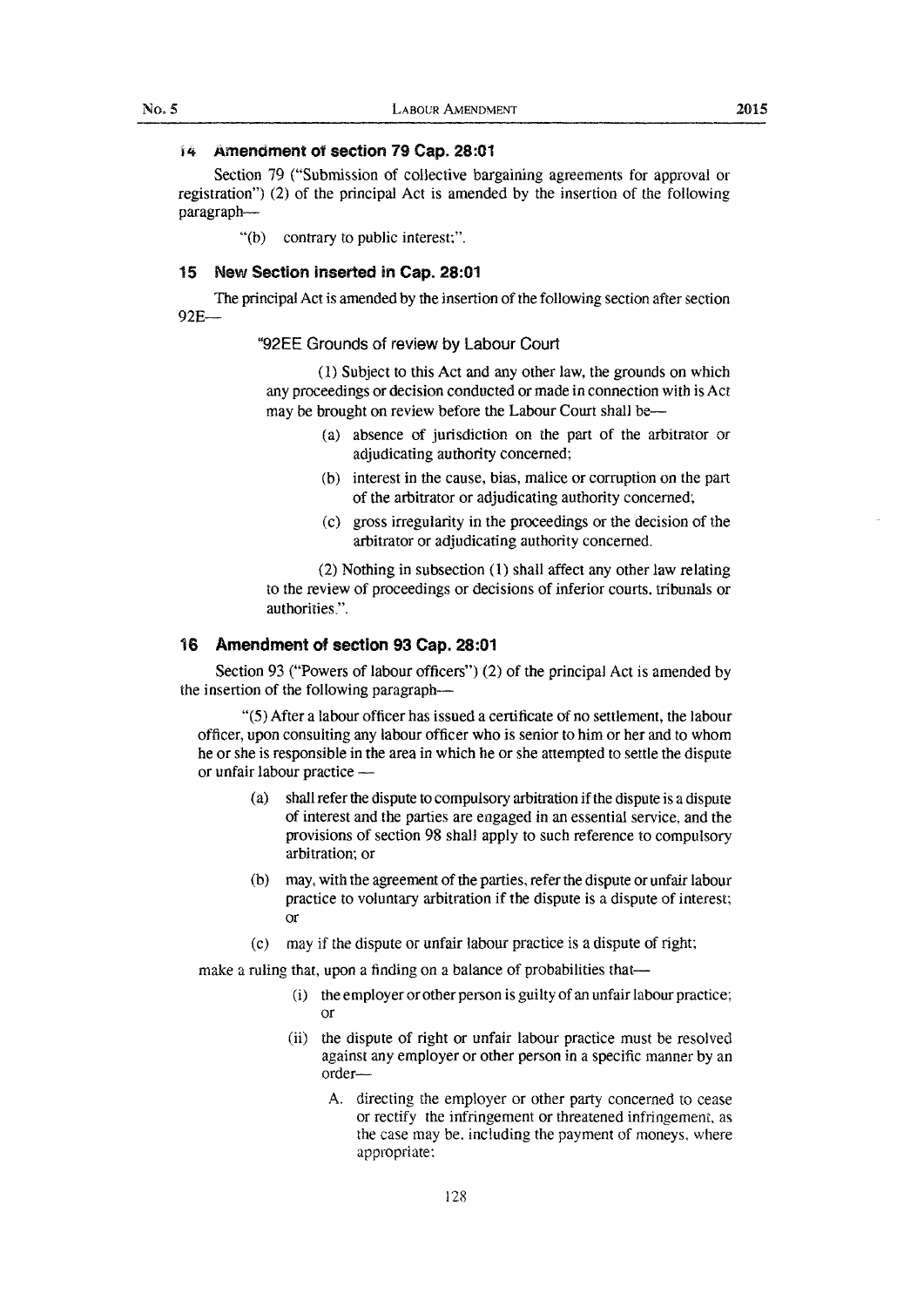B. for damages for any loss or prospective loss caused either directly or indirectly, as a result of the infringement or threatened infringement, as the case may be;

whereupon the provisions of subsections (5a) and (5b) shall apply.

(5a) A labour officer who makes a ruling and order in terms of subsection  $(5)(c)$  shall as soon as practicable --

- (a) make an affidavit to that effect incorporating, referring to or annexing thereto any evidence upon which he or she makes the draft ruling and order; and
- (b) lodge, on due notice to the employer or other person against whom the ruling and order is made ("the respondent"), an application to the Labour Court, together with the affidavit and a claim for the costs of the application (which shall not exceed such amount as may be prescribed), for an order directing the respondent by a certain day (the "restitution day") not being earlier than thirty days from the date that the application is set down to for hearing (the "return day" of the application) to do or pay what the labour officer ordered under subsection  $(5)(c)(ii)$  and to pay the costs of the application.

(5b) If, on the return day of the application, the respondent makes no appearance or, after a hearing, the Labour Court grants the application for the order with or without amendment, the labour officer concerned shall, if the respondent does not comply fully or at all with the order by the restitution day, submit the order for registration to whichever court would have had jurisdiction to make such an order had the matter been determined by it, and thereupon the order shall have effect, for purposes of enforcement, of a civil judgment of the appropriate court.".

#### 17 **Amendment of section 120 of Cap. 28:01**

Section 120 ("Investigation of trade unions and employers organisations'') of the principal Act is amended by the repeal of subsections  $(7)$ ,  $(8)$ ,  $(9)$ ,  $(10)$  and  $(11)$  and the substitution of the following subsections-

"(?) Where the Minister accepts a recommendation made in terms of subsection  $(3)(b)(ii)$ , he shall make application to the Labour Court to appoint or an administrator (or confirm the appointment of a provisional administrator pursuant to proviso (b)) and such assistants as the administrator may require, to administer the affairs of the trade union, employers organization or federation in respect of which the recommendation was made:

Provided that-

- (a) an administrator may not be appointed for more than six months or until the next annual general meeting of the trade union, employers organization or federation concerned whichever is the later:
- (b) pending determination by the Labour Court of an application to appoint an administrator, the Minister may appoint a provisional administrator who shall exercise all the powers of a substantive administrator until the provisional administrator's appointment is confirmed by the Labour Court or some other person is appointed with the leave of the Court as substantive administrator:
- (c) if the Labour Court refuses an application to appoint an administrator or confirm the appointment of a provisional administrator. the refusal of the application shall not affect the validity of anything done by the provisional administrator in good faith pursuant to this section before the date of such refusal.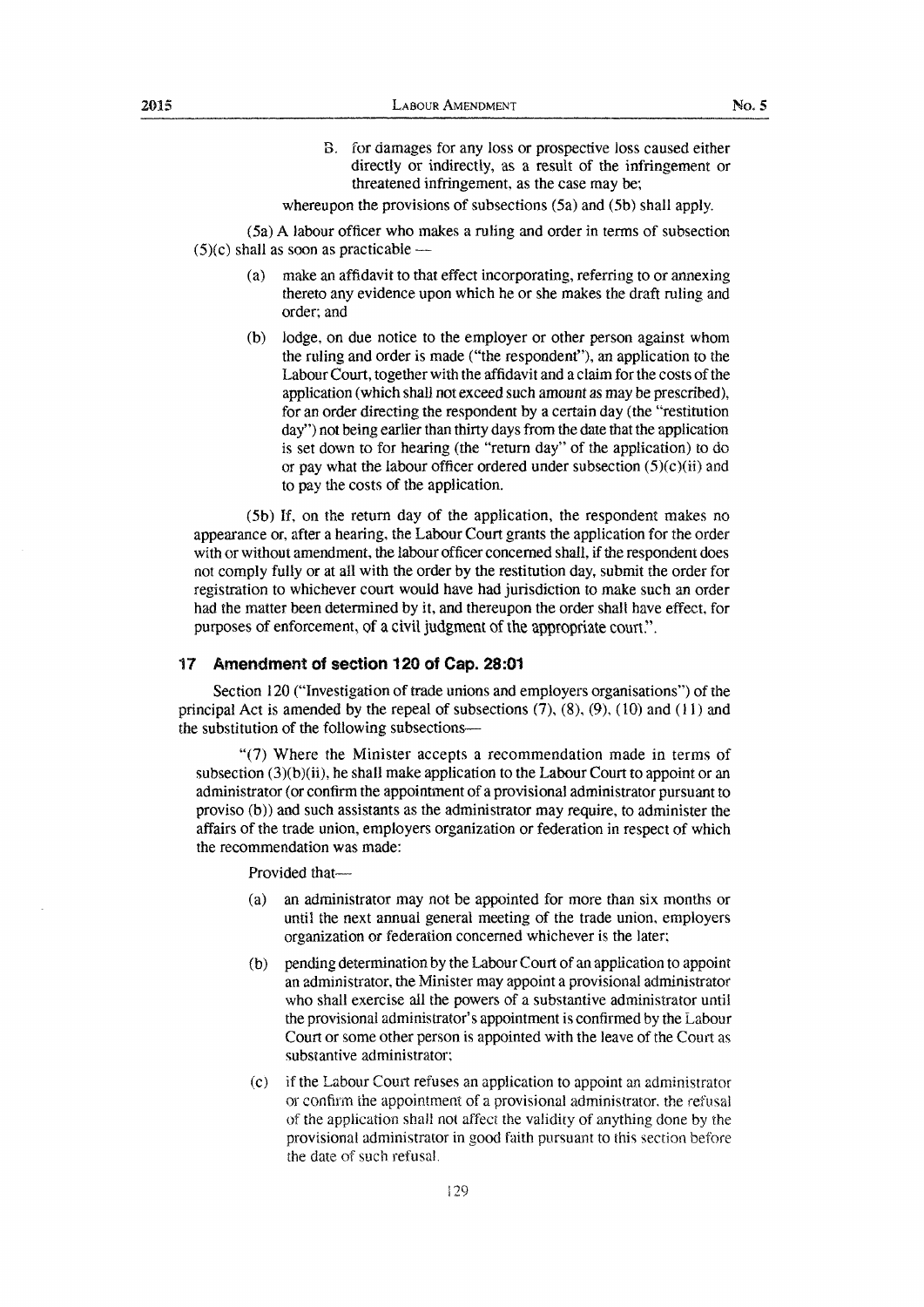2015

{8) An administrator appointed in terms of subsection (7) shall administer the affairs of the trade union, employers organization or federation concerned in such a manner as to rectify the matters for the rectification of which he or she was appointed and, in so doing, may, by notice in writing prohibit any person who is or has been an office-bearer or employee of the trade union, employers organization or federation from-

- ( a) expending, disposing of or in any way dealing with any property of the trade union, employers organization or federation; or
- (b) operating any account with any bank, building society or other financial institution on behalf of the trade union, employers organization or federation:

Provided that the administrator shall authorize any transaction or expenditure which he is satisfied forms part of the ordinary and lawful course of business of the trade union, employers organization or federation.

(9) If after due investigation an administrator appointed in terms of subsection (7) finds sufficient evidence on a balance of probabilities that any person who is or has been an office-bearer or employee of the trade union, employers organization or federation has misappropriated any property of the trade union, employers organization or federation, the administrator may-

- ( a) make an affidavit to that effect incorporating, referring to or annexing thereto any evidence so found; and
- (b) lodge, on due notice to the office-bearer or employee or former officebearer or employee concerned ("the respondent"), an application to the Labour Court, together with the affidavit, for an order directing the respondent by a certain day (the "restitution day") not being earlier than thirty days from the date that the application is set down to for hearing (the "return day" of the application) to refund or return to such trade union, employers organization or federation any property which the respondent has misappropriated from such trade union, employers organization or federation.

(10) If, on the return day of the application, the respondent makes no appearance or, after a hearing, the Labour Court grants the application for the order with or without amendment, the administrator shall, if the respondent does not comply fully or at all with the order by the restitution day, submit the order for registration to whichever court would have had jurisdiction to make such an order had the matter been determined by it, and thereupon the order shall have effect, for purposes of enforcement, of a civil judgment of the appropriate court.

( 11) For the purposes of subsection (9), "misappropriate" in relation to the property or moneys of the trade union, employers organization or federation under administration includes doing either or both of the following in defiance of a notice referred to in subsection (8)-

- (a) expending or disposing of the property of the trade union. employers organization or federation; or
- (b) withdrawing moneys from any account with any bank, building society or other financial institution operated on behalf of the trade union. employers organization or federation:
- $(12)$  Any person who--
- ( a) makes any false representation to, or othenvise wilfully hinders or obstructs an investigator or administrator in the exercise of his or her functions under this section; or